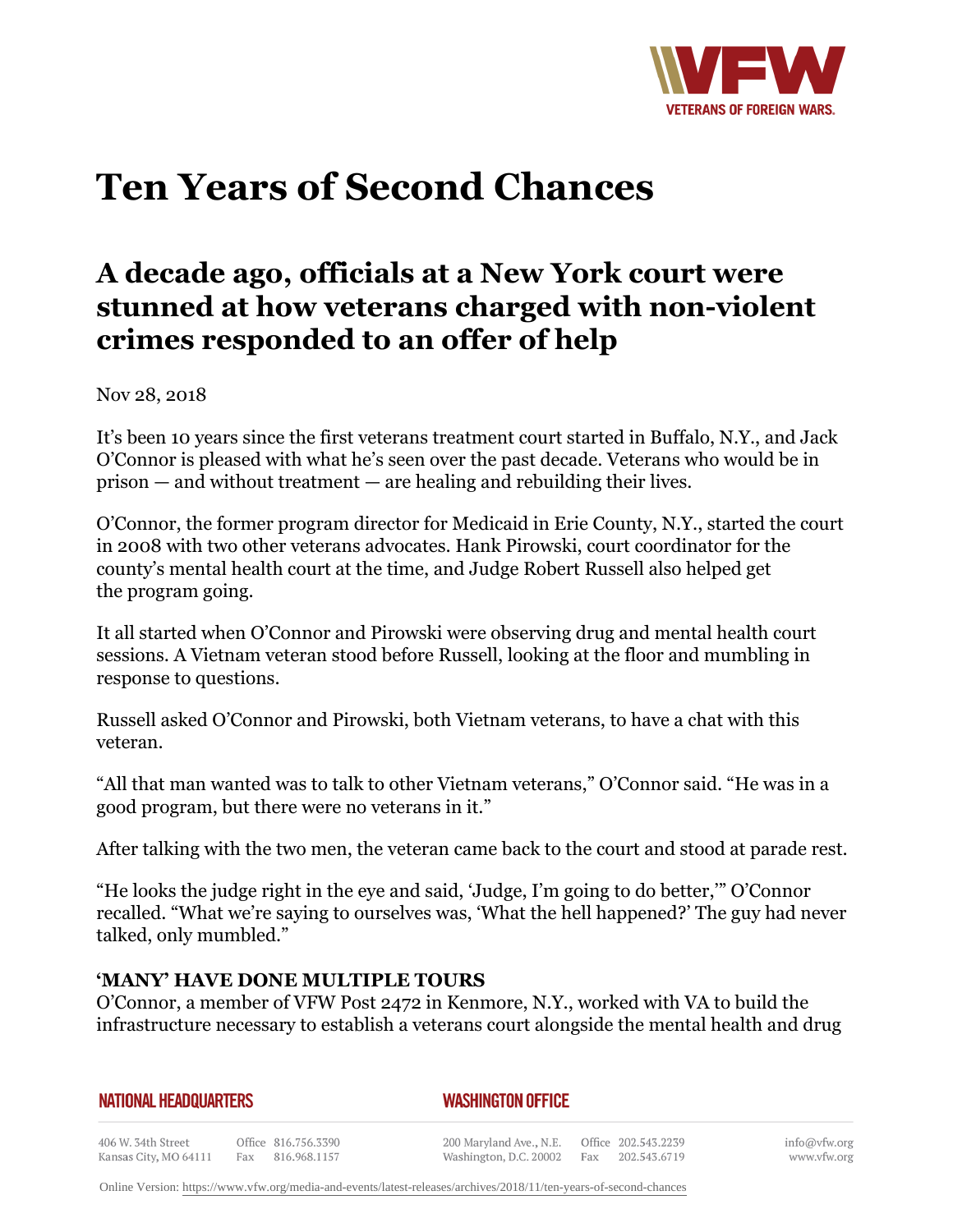treatment courts. He also arranged with the local sheriff to dedicate holding cells specifically for veterans who had been arrested.

Each veterans treatment court is different, largely due to differences in local and state law. Some courts hear both felony and misdemeanor cases, while others adjudicate just one of those categories.

Some crimes are not eligible for the diversion programs. In Johnson County, Kan., for example, specific illegal acts — such as felony sex offenses, drive-by shootings and crimes involving serious bodily harm or death — would disqualify a veteran. The district attorney's office and the judge have final authority over who can participate.

Veterans also have to undergo an evaluation with the VA or the county mental health department to determine if they have a treatable issue, such as post-traumatic stress disorder (PTSD) or traumatic brain injuries, that might have contributed to their criminal behavior. If they don't have a treatable issue, they're not eligible for the program.

 "Usually when they get in the court, they've hit rock bottom," O'Connor said. "They've lost their family. They've lost their friends. They're on drugs. Many of the guys in our court have two or three tours."

#### MORE THAN 350 COURTS NATIONWIDE

The program isn't easy. There are regular drug tests, mandatory counseling sessions and other requirements that participants must meet. If they don't, they're sanctioned by the court. Some spend a few nights in jail as a punishment.

Not everyone who starts the program successfully completes it. If a veteran messes up too many times, he or she is sent back to the regular court for sentencing.

Courts often provide donated rewards, such as military-themed clothing or gift cards, for participants who follow the requirements.

Buffalo's court has 192 graduates after 10 years. A court in Orange County, Calif., saw 87 graduates in its first eight years, with a recidivism rate of 10.4 percent among those graduates. A 2016 report from Orange County estimated that the program saved the government \$2.8 million in costs associated with jail and prison.

According to Justice For Vets, a program of the nonprofit National Association of Drug Court Professionals, there were 354 veterans treatment courts in more than 40 states in July 2018. These courts served 15,000 veterans annually, with 5,700 fellow veterans serving as mentors.

### **'EVERYBODY'S FINE BUT YOU'**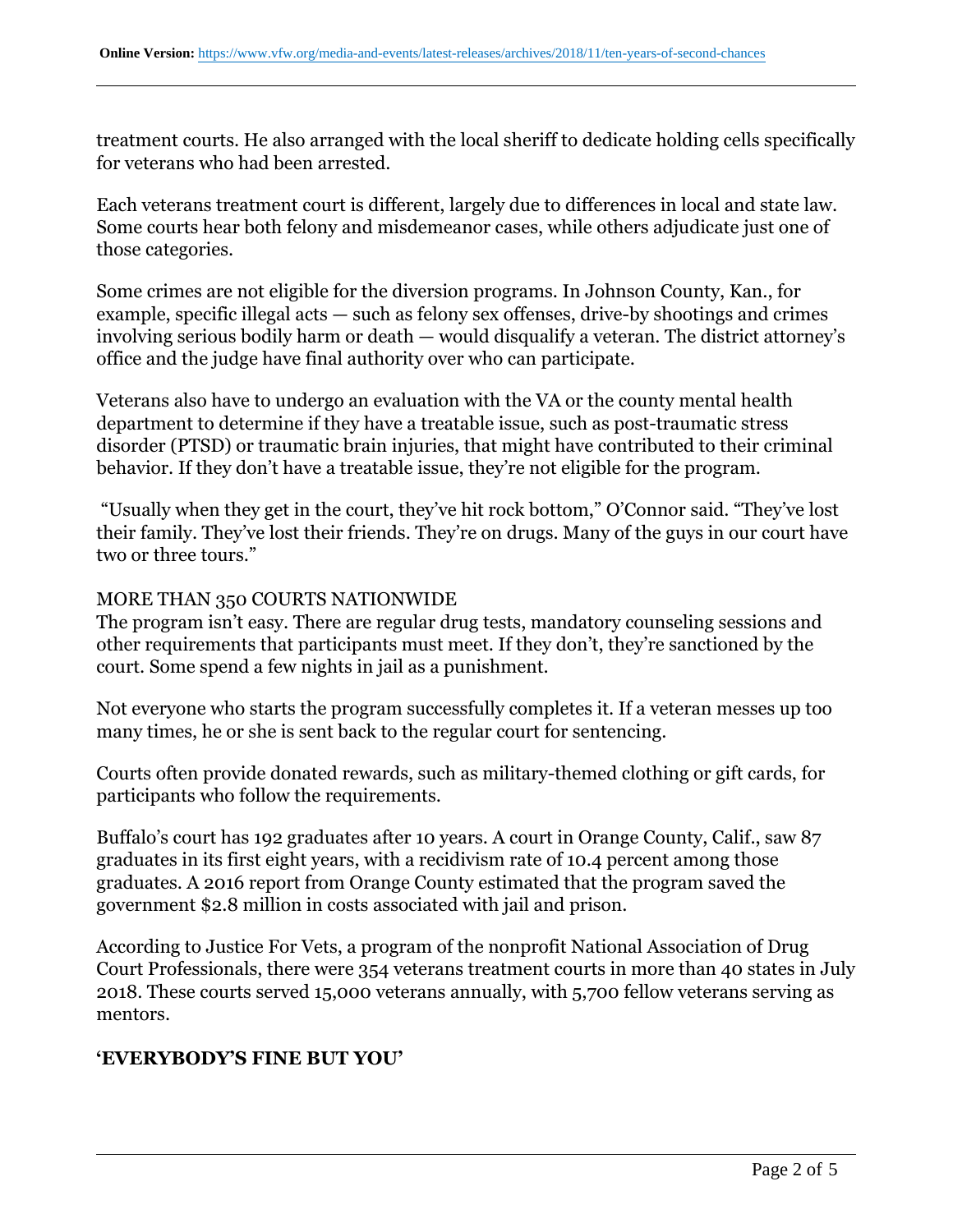The courts mean a lot to veterans like Garrett Cleek, a member of VFW Post 7397 in Lenexa, Kan. Cleek was facing domestic battery charges in the Johnson County, Kan., court just as the veterans court there was getting established.

Cleek served as the senior combat medic for C Troop, 1st Squadron., 2nd Armored Cavalry Regiment from mid-2013 to spring of 2014. His unit was based at Kandahar Airfield, Afghanistan, in support of Operation Enduring Freedom.

Although he wasn't physically wounded, incidents from Cleek's deployment haunted him. He remembers one time when a mix-up with supplies left him locked out of his medical vehicle. When the quick reaction force was called out to a truck hit by an IED, Cleek couldn't get into his vehicle to respond to the call.

He knows that even if he'd been able to respond to the call, all eight soldiers in the vehicle still would have died, but he still found himself yelling out radio traffic in his sleep, troubled by not being able to try to help.

There also was the numbness that comes with constantly being under attack.

"Typical day-to-day s--- like rocket attacks," Cleek said. "You always hear the alarm. Eventually, it gets to a point where if it's your time, it's your time. You don't even run to a bunker. You're just like, 'Rocket attack? Take me.

"Ninety-nine percent of the time, deployment is sheer boredom, and then one percent of the time, it's life-altering, pants-s----ing, f---ing terror."

He lost two friends during his deployment. When Cleek returned, two other friends who'd been there with him shot themselves. Cleek was on the same path.

"The memories you have from over there are full color and loud as f---, and everything else is black and white and muffled," he said. "Putting it behind you is like putting it behind you in a backpack. It's still attached to you.

"If nobody's talking about it, and nobody's open enough or brave enough, bold enough to admit it and reach out to their friends, then it seems like everybody's fine but you. You're the only guy who must be so weak that this permeates your shell and gets to you. You must be the only one really bothered by this. You don't want to look weak. You don't want to bother your friends, and so you don't say anything."

Cleek said he was on constant alert, checking locks, sitting with his back to the wall and feeling like he had to carry a firearm everywhere.

After he got back, his relationship with his girlfriend became unhealthy. Cleek said she hit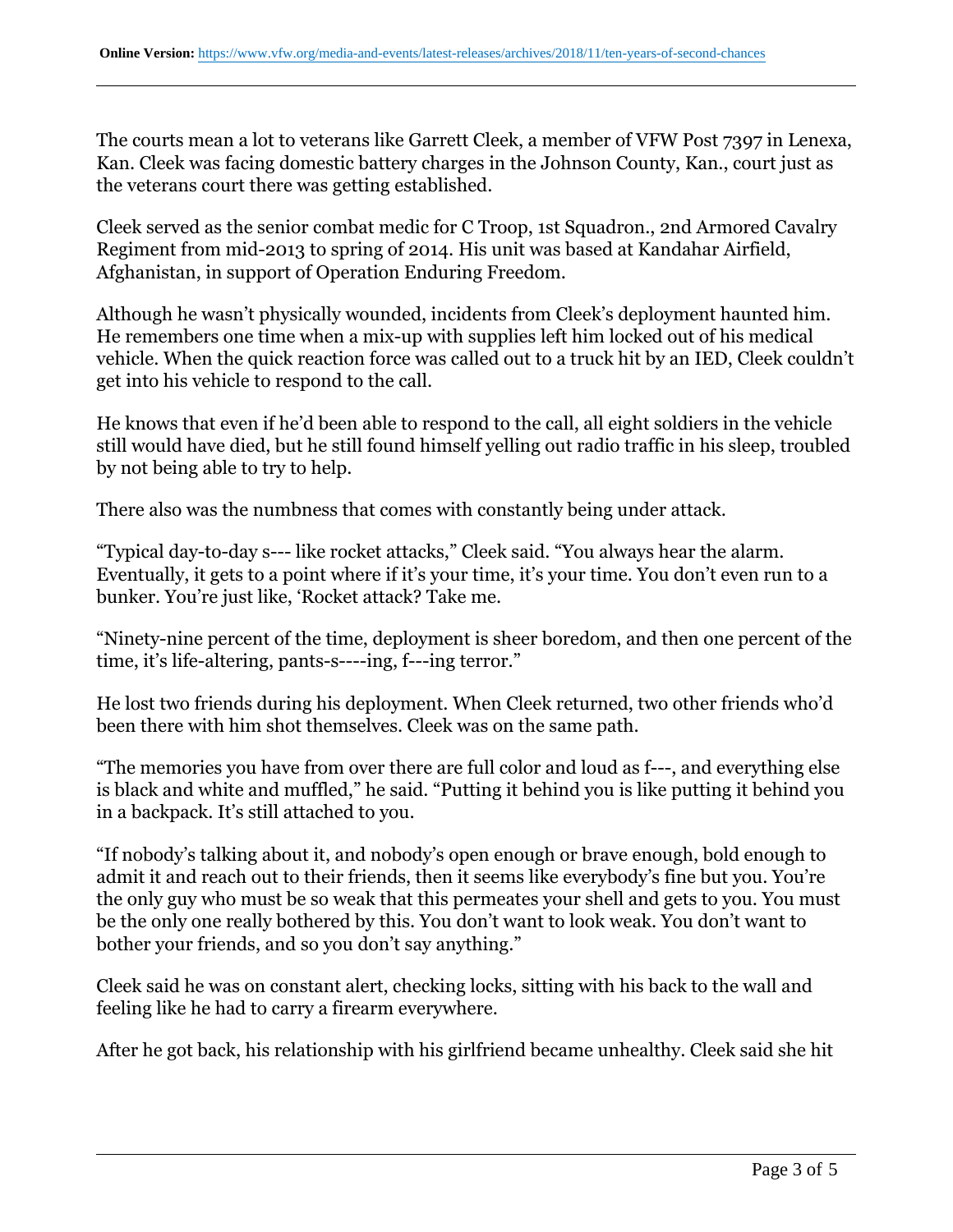him regularly for two years, but he never reported it to anyone. One day, during an argument, he hit her. She did report it, and he was charged with domestic battery, a felony.

"I could have made another choice," Cleek said. "I chose to do the wrong thing."

When Cleek got evaluated for veterans court eligibility, his PTSD classified him as 70 percent disabled, which surprised him. It was a higher disability percentage than friends of his who had lost limbs.

## **MENTORS PLAY A 'KEY' ROLE**

As part of the veterans court program in Kansas, Cleek was paired with a mentor. Dave Stroman, a Vietnam veteran who retired as a sergeant major after 23 years in the Army, happened to be a member of the same VFW Post as Cleek. Stroman had heard about the court's establishment and went to observe a court session before signing up.

The mentors are a key part of the program. It's a big commitment to show up for the regular court dates and also be available outside those times as a sounding board for the veterans in the program.

Many courts are short of volunteers, and mentors can have multiple veterans to guide at once. O'Connor emphasized the need for sensitivity in this position.

"One bad mentor can bring a program down," he said. "We don't want someone who's there for the wrong reasons. A guy came in who was a drill sergeant, and he says to me, 'Jack, we're going to kick some ass together.' You don't do that with the mentally ill."

#### **'YOU SAVED YOUR OWN LIFE'**

Courts also do background checks on mentors and provide training.

Cleek said that Stroman saved his life by being there for him. Stroman thinks Cleek gives him too much credit.

"I told him, 'No, you saved your own life,'" Stroman said. "I didn't do that much. I just got him to do it himself."

It's important for mentors to stay professional while being there for the veterans. That can mean late-night phone calls or just meeting up to chat casually, rather than trying to replace a therapist.

"You encourage and empower them to do the right thing," Stroman said. "I don't tell them what to do. I don't want him to depend on me. I'm a temporary friend. He can lean on me, but I don't want to be his crutch. You hope that they don't have to spend as long getting through (their battle-related issues) as you did."